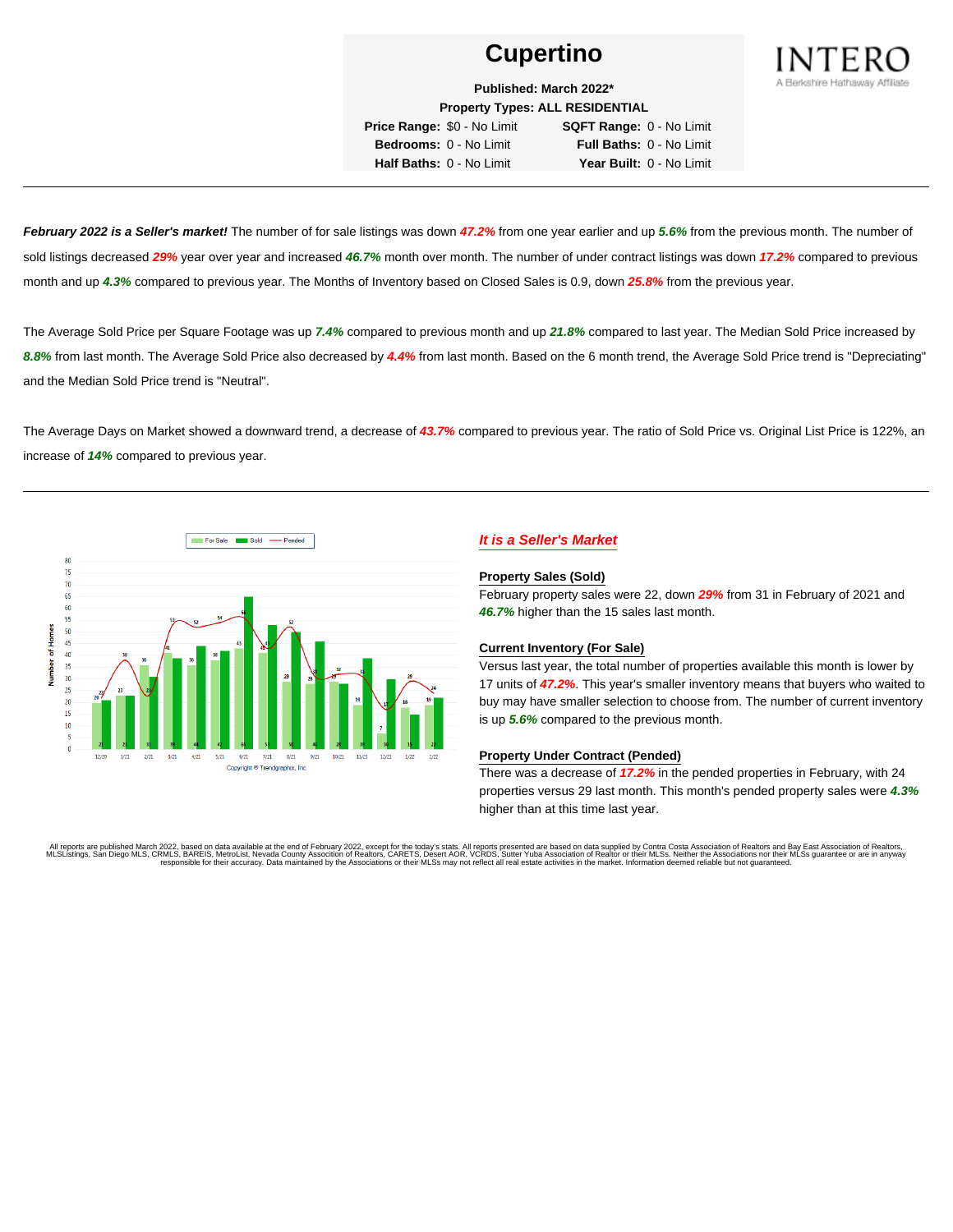

**Published: March 2022\***

**Property Types: ALL RESIDENTIAL**

**Price Range:** \$0 - No Limit **SQFT Range:** 0 - No Limit

**Bedrooms:** 0 - No Limit **Full Baths:** 0 - No Limit **Half Baths:** 0 - No Limit **Year Built:** 0 - No Limit

# **The Average Sold Price per Square Footage is Appreciating\***

The Average Sold Price per Square Footage is a great indicator for the direction of property values. Since Median Sold Price and Average Sold Price can be impacted by the 'mix' of high or low end properties in the market, the Average Sold Price per Square Footage is a more normalized indicator on the direction of property values. The February 2022 Average Sold Price per Square Footage of \$1400 was up **7.4%** from \$1304 last month and up **21.8%** from \$1149 in February of last year.

\* Based on 6 month trend – Appreciating/Depreciating/Neutral





## **The Days on Market Shows Downward Trend\***

The average Days on Market (DOM) shows how many days the average property is on the market before it sells. An upward trend in DOM trends to indicate a move towards more of a Buyer's market, a downward trend indicates a move towards more of a Seller's market. The DOM for February 2022 was 9, down **70%** from 30 days last month and down **43.7%** from 16 days in February of last year.

### **The Sold/Original List Price Ratio is Rising\*\***

The Sold Price vs. Original List Price reveals the average amount that sellers are agreeing to come down from their original list price. The lower the ratio is below 100% the more of a Buyer's market exists, a ratio at or above 100% indicates more of a Seller's market. This month Sold Price vs. Original List Price of 122% is up **7%** % from last month and up from **14%** % in February of last year.

\* Based on 6 month trend – Upward/Downward/Neutral

\*\* Based on 6 month trend - Rising/Falling/Remains Steady

All reports are published March 2022, based on data available at the end of February 2022, except for the today's stats. All reports presented are based on data supplied by Contra Costa Association of Realtors and Bay East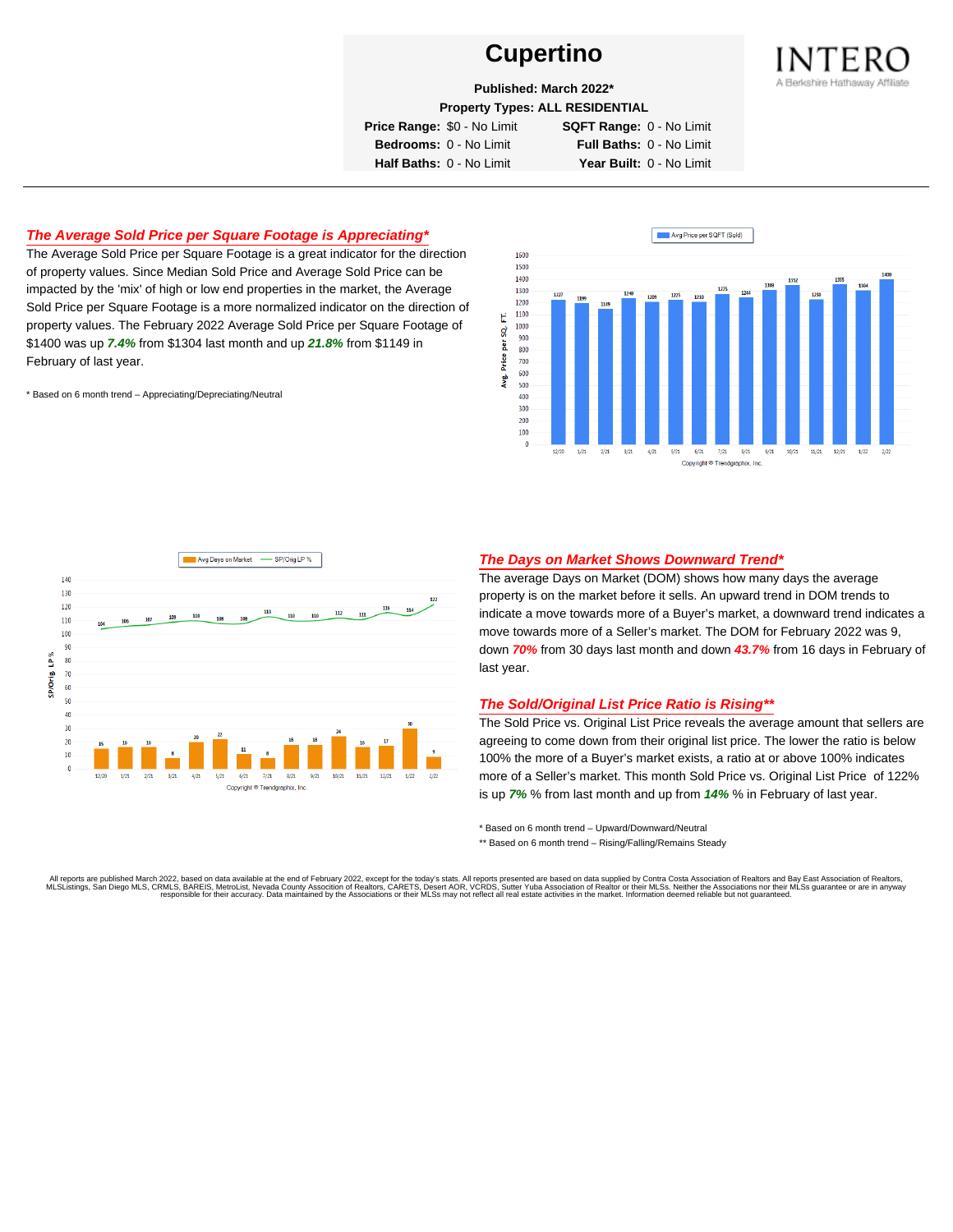

## **Published: March 2022\***

**Property Types: ALL RESIDENTIAL**

**Price Range:** \$0 - No Limit **SQFT Range:** 0 - No Limit

**Bedrooms:** 0 - No Limit **Full Baths:** 0 - No Limit **Half Baths:** 0 - No Limit **Year Built:** 0 - No Limit

## **The Average For Sale Price is Appreciating\***

The Average For Sale Price in February was \$2,721,000, up **25%** from \$2,177,000 in February of 2021 and up **18.1%** from \$2,304,000 last month.

## **The Average Sold Price is Depreciating\***

The Average Sold Price in February was \$2,194,000, down **0.5%** from \$2,205,000 in February of 2021 and down **4.4%** from \$2,296,000 last month.

### **The Median Sold Price is Neutral\***

The Median Sold Price in February was \$2,178,000, down **3.2%** from \$2,250,000 in February of 2021 and up **8.8%** from \$2,001,000 last month.

\* Based on 6 month trend – Appreciating/Depreciating/Neutral





## **It is a Seller's Market\***

A comparatively lower Months of Inventory is more beneficial for sellers while a higher months of inventory is better for buyers.

\*Buyer's market: more than 6 months of inventory Seller's market: less than 3 months of inventory Neutral market: 3 – 6 months of inventory

#### **Months of Inventory based on Closed Sales**

The February 2022 Months of Inventory based on Closed Sales of 0.9 was decreased by **25.8%** compared to last year and down **25%** compared to last month. February 2022 is Seller's market.

#### **Months of Inventory based on Pended Sales**

The February 2022 Months of Inventory based on Pended Sales of 0.8 was decreased by **51.1%** compared to last year and up **32.2%** compared to last month. February 2022 is Seller's market.

. All reports are published March 2022, based on data available at the end of February 2022, except for the today's stats. All reports presented are based on data supplied by Contra Costa Association of Realtors, San Bread responsible for their accuracy. Data maintained by the Associations or their MLSs may not reflect all real estate activities in the market. Information deemed reliable but not guaranteed.